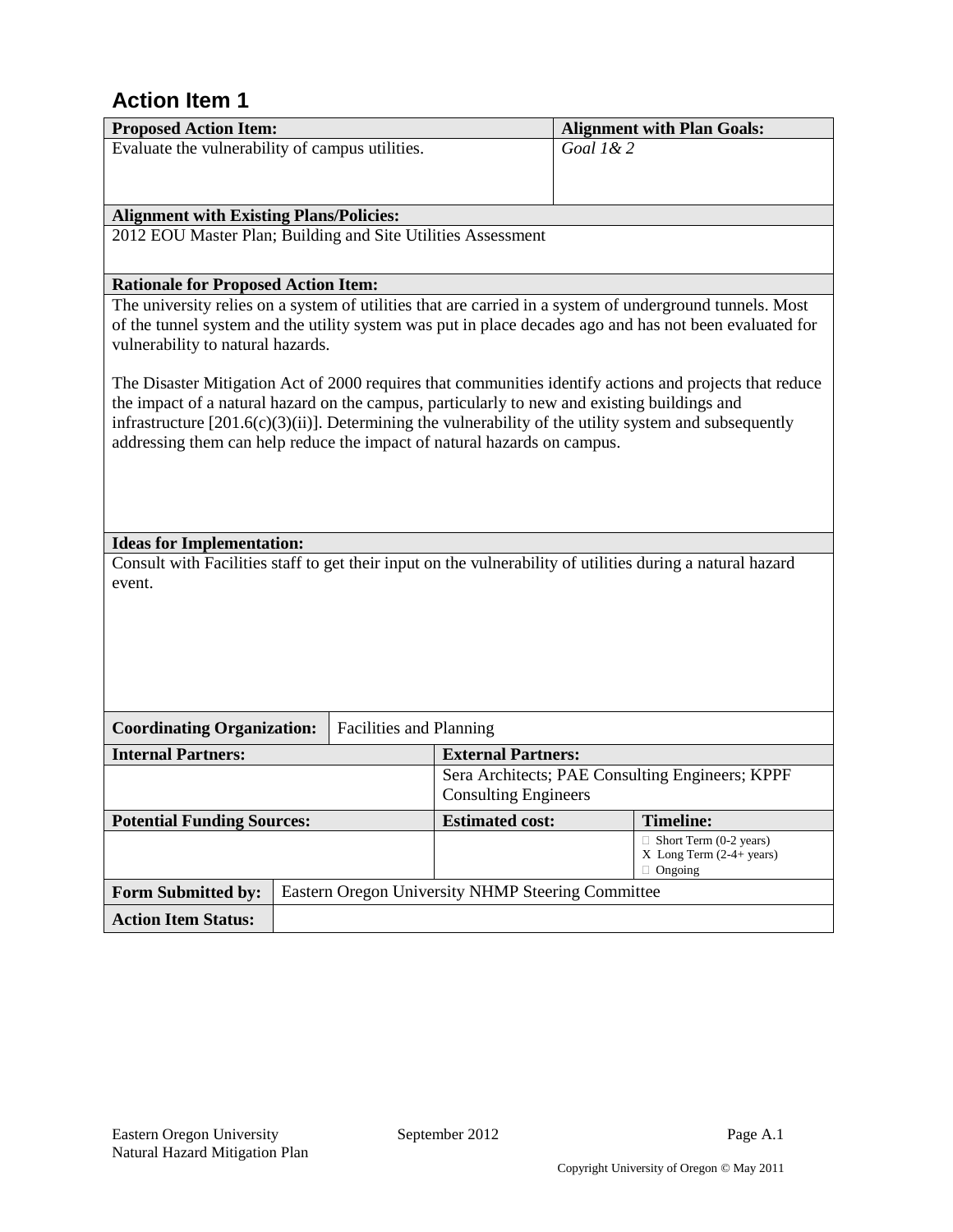| <b>Proposed Action Item:</b>                                                                                                                                                                                           |                                                   |                             | <b>Alignment with Plan Goals:</b>                              |
|------------------------------------------------------------------------------------------------------------------------------------------------------------------------------------------------------------------------|---------------------------------------------------|-----------------------------|----------------------------------------------------------------|
| Assess the structural vulnerability of building stock by                                                                                                                                                               |                                                   | Goal 1&2                    |                                                                |
| qualified engineers.                                                                                                                                                                                                   |                                                   |                             |                                                                |
|                                                                                                                                                                                                                        |                                                   |                             |                                                                |
| <b>Alignment with Existing Plans/Policies:</b>                                                                                                                                                                         |                                                   |                             |                                                                |
| 2012 EOU Master Plan; Building and Site Utilities Assessment                                                                                                                                                           |                                                   |                             |                                                                |
|                                                                                                                                                                                                                        |                                                   |                             |                                                                |
| <b>Rationale for Proposed Action Item:</b>                                                                                                                                                                             |                                                   |                             |                                                                |
| In many instances, engineers are necessary to define a building's structural vulnerability to natural                                                                                                                  |                                                   |                             |                                                                |
| hazards. This is especially true considering the older structures on campus.                                                                                                                                           |                                                   |                             |                                                                |
|                                                                                                                                                                                                                        |                                                   |                             |                                                                |
| The Disaster Mitigation Act of 2000 requires communities to identify actions and projects that reduce<br>the effect of hazards on existing buildings and infrastructure $[201.69(c)(3)(ii)]$ . If engineers define the |                                                   |                             |                                                                |
| structural vulnerability of building stock, the university can pursue projects that mitigate the most                                                                                                                  |                                                   |                             |                                                                |
| vulnerable buildings on campus.                                                                                                                                                                                        |                                                   |                             |                                                                |
|                                                                                                                                                                                                                        |                                                   |                             |                                                                |
|                                                                                                                                                                                                                        |                                                   |                             |                                                                |
|                                                                                                                                                                                                                        |                                                   |                             |                                                                |
|                                                                                                                                                                                                                        |                                                   |                             |                                                                |
|                                                                                                                                                                                                                        |                                                   |                             |                                                                |
| <b>Ideas for Implementation:</b>                                                                                                                                                                                       |                                                   |                             |                                                                |
| Contact qualified engineers to determine costs associated with structural vulnerability assessments.                                                                                                                   |                                                   |                             |                                                                |
| Discuss with other Oregon University System universities the possibility of contracting an engineer to                                                                                                                 |                                                   |                             |                                                                |
| do building assessments at other Oregon universities as well as at the EOU and splitting the cost.                                                                                                                     |                                                   |                             |                                                                |
|                                                                                                                                                                                                                        |                                                   |                             |                                                                |
| Determine which buildings have had their seismic vulnerability analyzed. For the buildings that have                                                                                                                   |                                                   |                             |                                                                |
| been assessed, find out when assessment was done to determine if a new assessment should be                                                                                                                            |                                                   |                             |                                                                |
| completed to address new seismic standards.                                                                                                                                                                            |                                                   |                             |                                                                |
|                                                                                                                                                                                                                        |                                                   |                             |                                                                |
| Prioritize facilities based on vulnerability.                                                                                                                                                                          |                                                   |                             |                                                                |
|                                                                                                                                                                                                                        |                                                   |                             |                                                                |
| <b>Coordinating Organization:</b>                                                                                                                                                                                      | Facilities and Planning                           |                             |                                                                |
| <b>Internal Partners:</b>                                                                                                                                                                                              | <b>External Partners:</b>                         |                             |                                                                |
|                                                                                                                                                                                                                        |                                                   | <b>Consulting Engineers</b> | Sera Architects; PAE Consulting Engineers; KPPF                |
|                                                                                                                                                                                                                        |                                                   |                             |                                                                |
| <b>Potential Funding Sources:</b>                                                                                                                                                                                      | <b>Estimated cost:</b>                            |                             | <b>Timeline:</b>                                               |
|                                                                                                                                                                                                                        |                                                   |                             | $\Box$ Short Term (0-2 years)<br>$X$ Long Term $(2-4+)$ years) |
|                                                                                                                                                                                                                        |                                                   |                             | $\Box$ Ongoing                                                 |
| <b>Form Submitted by:</b>                                                                                                                                                                                              | Eastern Oregon University NHMP Steering Committee |                             |                                                                |
| <b>Action Item Status:</b>                                                                                                                                                                                             |                                                   |                             |                                                                |
|                                                                                                                                                                                                                        |                                                   |                             |                                                                |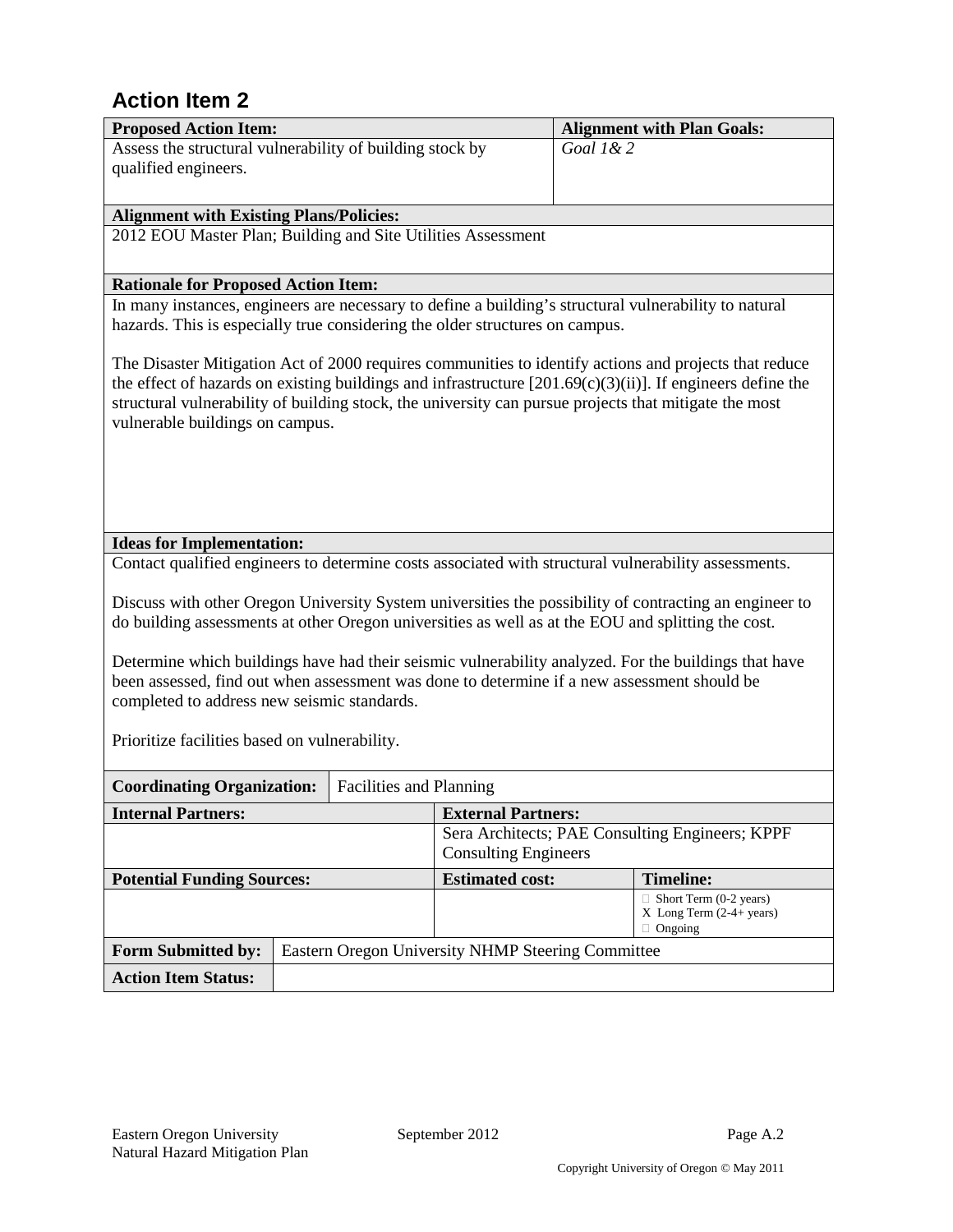| <b>Proposed Action Item:</b>                                                                                                                                                                                                                                                                                                                      |                                                                                                                                                                                                                                                                                          |                                                   | <b>Alignment with Plan Goals:</b>                                                |  |  |  |  |
|---------------------------------------------------------------------------------------------------------------------------------------------------------------------------------------------------------------------------------------------------------------------------------------------------------------------------------------------------|------------------------------------------------------------------------------------------------------------------------------------------------------------------------------------------------------------------------------------------------------------------------------------------|---------------------------------------------------|----------------------------------------------------------------------------------|--|--|--|--|
| Develop a campus wide storm water management plan                                                                                                                                                                                                                                                                                                 |                                                                                                                                                                                                                                                                                          |                                                   | Goals $1 & 2$                                                                    |  |  |  |  |
|                                                                                                                                                                                                                                                                                                                                                   |                                                                                                                                                                                                                                                                                          |                                                   |                                                                                  |  |  |  |  |
|                                                                                                                                                                                                                                                                                                                                                   |                                                                                                                                                                                                                                                                                          |                                                   |                                                                                  |  |  |  |  |
| <b>Alignment with Existing Plans/Policies:</b>                                                                                                                                                                                                                                                                                                    |                                                                                                                                                                                                                                                                                          |                                                   |                                                                                  |  |  |  |  |
| 2012 EOU Master Plan                                                                                                                                                                                                                                                                                                                              |                                                                                                                                                                                                                                                                                          |                                                   |                                                                                  |  |  |  |  |
| <b>Rationale for Proposed Action Item:</b>                                                                                                                                                                                                                                                                                                        |                                                                                                                                                                                                                                                                                          |                                                   |                                                                                  |  |  |  |  |
| It is not uncommon for multiple inches of rain to fall on EOU's campus during winter storms. This rain<br>often causes localized flooding in and around campus. Locations that have experienced flooding in the<br>past include: Hoke Union Building; Zabel; Facilities, Shipping/Receiving; and Dorion.                                          |                                                                                                                                                                                                                                                                                          |                                                   |                                                                                  |  |  |  |  |
| The Disaster Mitigation Act of 2000 requires communities to identify mitigation actions that address<br>existing buildings and infrastructure $[201.6(c)(3)(ii)]$ . Through updating the Storm Water Management<br>Plan, that process can identify projects that can significantly diminish the impact and damage from<br>flooding on the campus. |                                                                                                                                                                                                                                                                                          |                                                   |                                                                                  |  |  |  |  |
| <b>Ideas for Implementation:</b>                                                                                                                                                                                                                                                                                                                  |                                                                                                                                                                                                                                                                                          |                                                   |                                                                                  |  |  |  |  |
| Daylight Mill and Deal Creeks to limit flooding near undersized culverts.                                                                                                                                                                                                                                                                         |                                                                                                                                                                                                                                                                                          |                                                   |                                                                                  |  |  |  |  |
|                                                                                                                                                                                                                                                                                                                                                   | Construction of new Information Technology building to house critical information technology services<br>and equipment. Their current location has experienced frequent flooding.<br>Explore funding options for installing storm water infrastructure equipment or replacing that is no |                                                   |                                                                                  |  |  |  |  |
| longer serviceable.                                                                                                                                                                                                                                                                                                                               |                                                                                                                                                                                                                                                                                          |                                                   |                                                                                  |  |  |  |  |
| <b>Coordinating Organization:</b>                                                                                                                                                                                                                                                                                                                 | Facilities and Planning                                                                                                                                                                                                                                                                  |                                                   |                                                                                  |  |  |  |  |
| <b>Internal Partners:</b>                                                                                                                                                                                                                                                                                                                         |                                                                                                                                                                                                                                                                                          | <b>External Partners:</b>                         |                                                                                  |  |  |  |  |
|                                                                                                                                                                                                                                                                                                                                                   |                                                                                                                                                                                                                                                                                          |                                                   |                                                                                  |  |  |  |  |
| <b>Potential Funding Sources:</b><br><b>Timeline:</b><br><b>Estimated cost:</b>                                                                                                                                                                                                                                                                   |                                                                                                                                                                                                                                                                                          |                                                   |                                                                                  |  |  |  |  |
|                                                                                                                                                                                                                                                                                                                                                   |                                                                                                                                                                                                                                                                                          |                                                   | $\Box$ Short Term (0-2 years)<br>$X$ Long Term $(2-4+)$ years)<br>$\Box$ Ongoing |  |  |  |  |
| <b>Form Submitted by:</b>                                                                                                                                                                                                                                                                                                                         |                                                                                                                                                                                                                                                                                          | Eastern Oregon University NHMP Steering Committee |                                                                                  |  |  |  |  |
| <b>Action Item Status:</b>                                                                                                                                                                                                                                                                                                                        |                                                                                                                                                                                                                                                                                          |                                                   |                                                                                  |  |  |  |  |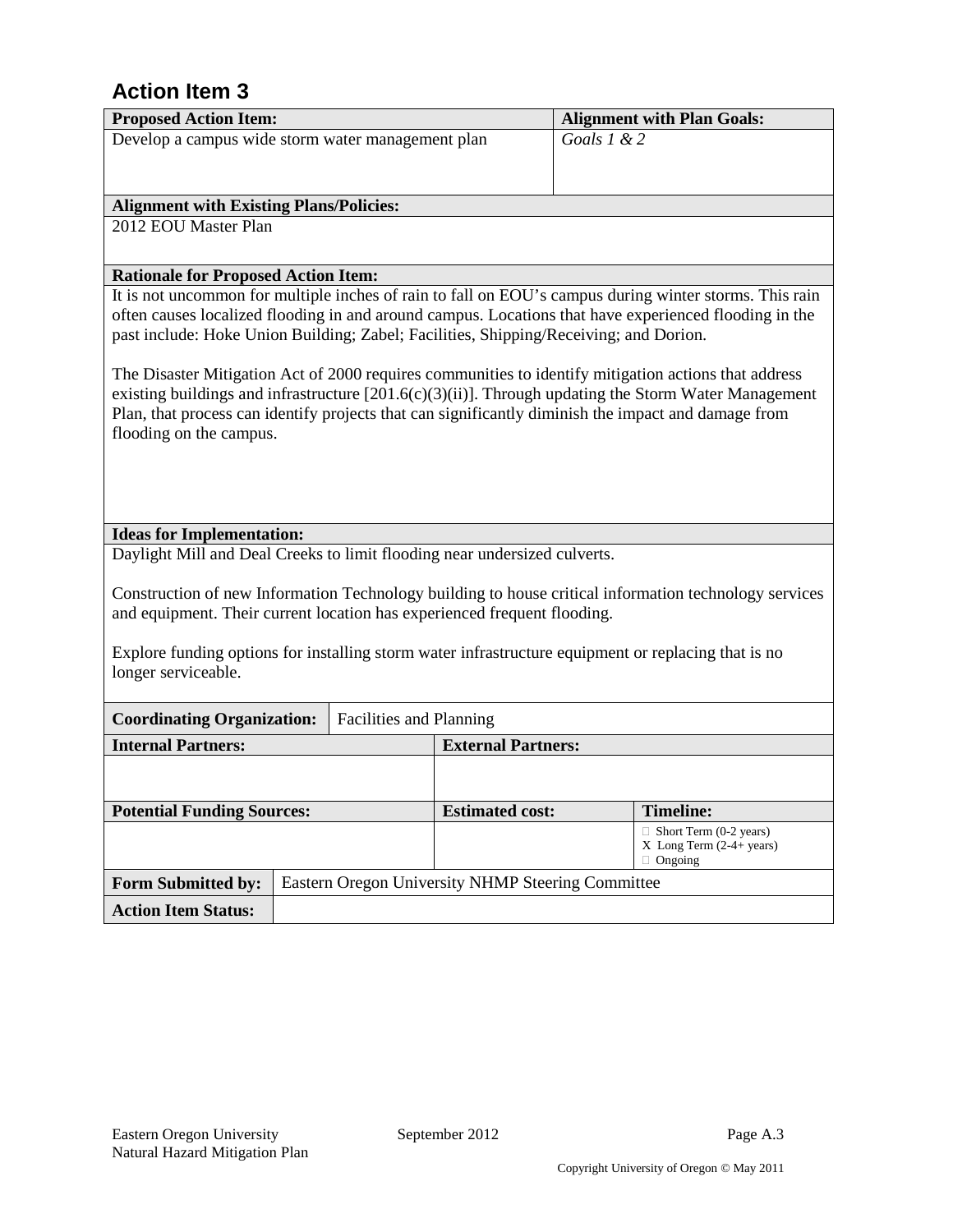| <b>Proposed Action Item:</b>                                                                                                                      |  |                                |                                                   |             | <b>Alignment with Plan Goals:</b>                                                                           |
|---------------------------------------------------------------------------------------------------------------------------------------------------|--|--------------------------------|---------------------------------------------------|-------------|-------------------------------------------------------------------------------------------------------------|
| Develop a campus-wide strategy to implement non-structural                                                                                        |  |                                |                                                   | Goals 1 & 2 |                                                                                                             |
| mitigation practices.                                                                                                                             |  |                                |                                                   |             |                                                                                                             |
|                                                                                                                                                   |  |                                |                                                   |             |                                                                                                             |
| <b>Alignment with Existing Plans/Policies:</b>                                                                                                    |  |                                |                                                   |             |                                                                                                             |
|                                                                                                                                                   |  |                                |                                                   |             |                                                                                                             |
|                                                                                                                                                   |  |                                |                                                   |             |                                                                                                             |
| <b>Rationale for Proposed Action Item:</b><br>Non-structural mitigation practices can be the most cost effective and easiest mitigation projects. |  |                                |                                                   |             |                                                                                                             |
|                                                                                                                                                   |  |                                |                                                   |             | Examples of non-structural mitigation practices include bolting heavy bookcases to walls, putting lips      |
| on shelves containing chemicals or securing heavy objects in childcare centers.                                                                   |  |                                |                                                   |             |                                                                                                             |
|                                                                                                                                                   |  |                                |                                                   |             |                                                                                                             |
| By developing a campus-wide strategy to implement these effective and inexpensive practices, the                                                  |  |                                |                                                   |             |                                                                                                             |
| campus is made more safe and secure in the event of a natural hazard event.                                                                       |  |                                |                                                   |             |                                                                                                             |
|                                                                                                                                                   |  |                                |                                                   |             |                                                                                                             |
|                                                                                                                                                   |  |                                |                                                   |             |                                                                                                             |
|                                                                                                                                                   |  |                                |                                                   |             |                                                                                                             |
|                                                                                                                                                   |  |                                |                                                   |             |                                                                                                             |
|                                                                                                                                                   |  |                                |                                                   |             |                                                                                                             |
| <b>Ideas for Implementation:</b>                                                                                                                  |  |                                |                                                   |             | Review existing facilities related policies to add a section regarding non-structural mitigation practices. |
|                                                                                                                                                   |  |                                |                                                   |             |                                                                                                             |
|                                                                                                                                                   |  |                                |                                                   |             | Draft sample directions for common non-structural mitigation practices that can be accessed by EOU          |
| staff, faculty or students.                                                                                                                       |  |                                |                                                   |             |                                                                                                             |
|                                                                                                                                                   |  |                                |                                                   |             |                                                                                                             |
| Add nonstructural mitigation practices to Campus Construction Standards.                                                                          |  |                                |                                                   |             |                                                                                                             |
| (NOTE: does EOU need this?)                                                                                                                       |  |                                |                                                   |             |                                                                                                             |
| Include non-structural hazard checks in routine university inspections.                                                                           |  |                                |                                                   |             |                                                                                                             |
| <b>Coordinating Organization:</b>                                                                                                                 |  | <b>Facilities and Planning</b> |                                                   |             |                                                                                                             |
| <b>Internal Partners:</b>                                                                                                                         |  |                                | <b>External Partners:</b>                         |             |                                                                                                             |
| <b>EOU Safety Committee</b>                                                                                                                       |  |                                |                                                   |             |                                                                                                             |
|                                                                                                                                                   |  |                                |                                                   |             |                                                                                                             |
| <b>Potential Funding Sources:</b><br><b>Estimated cost:</b>                                                                                       |  |                                |                                                   |             | <b>Timeline:</b>                                                                                            |
|                                                                                                                                                   |  |                                |                                                   |             | X Short Term (0-2 years)                                                                                    |
|                                                                                                                                                   |  |                                |                                                   |             | $\Box$ Long Term (2-4+ years)<br>$\Box$ Ongoing                                                             |
| <b>Form Submitted by:</b>                                                                                                                         |  |                                | Eastern Oregon University NHMP Steering Committee |             |                                                                                                             |
| <b>Action Item Status:</b>                                                                                                                        |  |                                |                                                   |             |                                                                                                             |
|                                                                                                                                                   |  |                                |                                                   |             |                                                                                                             |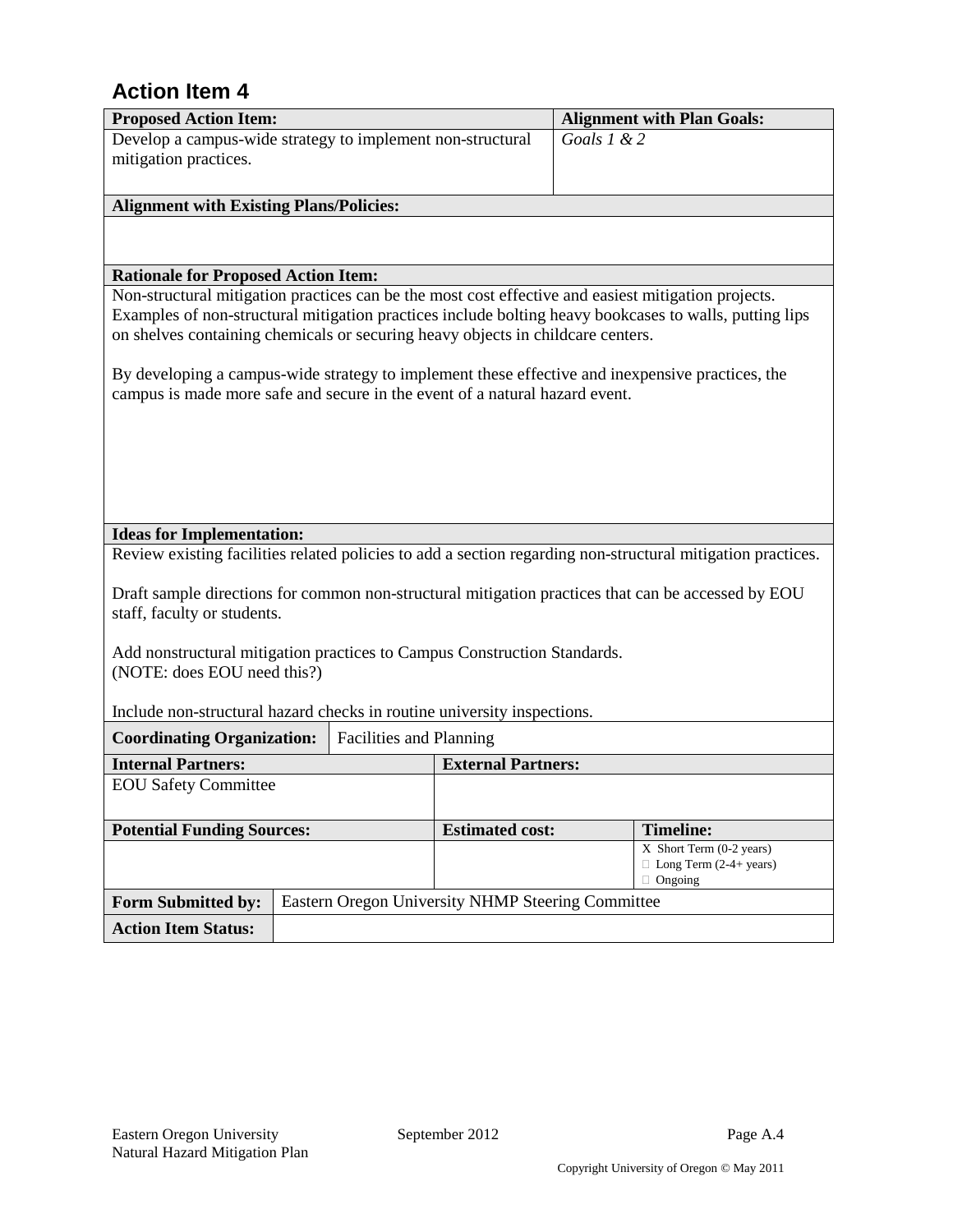| <b>Proposed Action Item:</b>                                                                |  |                         |                                                   |               | <b>Alignment with Plan Goals:</b>                                                                        |
|---------------------------------------------------------------------------------------------|--|-------------------------|---------------------------------------------------|---------------|----------------------------------------------------------------------------------------------------------|
| Evaluate wildfire risks to EOU campus facilities                                            |  |                         |                                                   | Goals $1 & 2$ |                                                                                                          |
|                                                                                             |  |                         |                                                   |               |                                                                                                          |
|                                                                                             |  |                         |                                                   |               |                                                                                                          |
| <b>Alignment with Existing Plans/Policies:</b>                                              |  |                         |                                                   |               |                                                                                                          |
|                                                                                             |  |                         |                                                   |               |                                                                                                          |
|                                                                                             |  |                         |                                                   |               |                                                                                                          |
| <b>Rationale for Proposed Action Item:</b>                                                  |  |                         |                                                   |               |                                                                                                          |
|                                                                                             |  |                         |                                                   |               | The President's house is located in areas subject to wildfire. Other locations on campus may also be at  |
| risk for wildfire spreading from the wildland urban interface.                              |  |                         |                                                   |               |                                                                                                          |
|                                                                                             |  |                         |                                                   |               |                                                                                                          |
|                                                                                             |  |                         |                                                   |               |                                                                                                          |
|                                                                                             |  |                         |                                                   |               |                                                                                                          |
|                                                                                             |  |                         |                                                   |               |                                                                                                          |
|                                                                                             |  |                         |                                                   |               |                                                                                                          |
|                                                                                             |  |                         |                                                   |               |                                                                                                          |
|                                                                                             |  |                         |                                                   |               |                                                                                                          |
|                                                                                             |  |                         |                                                   |               |                                                                                                          |
|                                                                                             |  |                         |                                                   |               |                                                                                                          |
| <b>Ideas for Implementation:</b>                                                            |  |                         |                                                   |               |                                                                                                          |
| Identify additional campus locations that may be vulnerable to wildfires.                   |  |                         |                                                   |               |                                                                                                          |
|                                                                                             |  |                         |                                                   |               |                                                                                                          |
|                                                                                             |  |                         |                                                   |               | Explore options to introduce fire resistant/resilient landscaping at the President's house to reduce the |
| risk of wildfire spreading on the property.                                                 |  |                         |                                                   |               |                                                                                                          |
| Prioritize other wildfire prone areas for fuel reduction and/or fire resistant landscaping. |  |                         |                                                   |               |                                                                                                          |
|                                                                                             |  |                         |                                                   |               |                                                                                                          |
|                                                                                             |  |                         |                                                   |               |                                                                                                          |
| <b>Coordinating Organization:</b>                                                           |  | Facilities and Planning |                                                   |               |                                                                                                          |
| <b>Internal Partners:</b>                                                                   |  |                         | <b>External Partners:</b>                         |               |                                                                                                          |
| <b>EOU</b> Grounds Department                                                               |  |                         |                                                   |               |                                                                                                          |
|                                                                                             |  |                         |                                                   |               |                                                                                                          |
| <b>Potential Funding Sources:</b>                                                           |  |                         | <b>Estimated cost:</b>                            |               | <b>Timeline:</b>                                                                                         |
|                                                                                             |  |                         |                                                   |               | X Short Term (0-2 years)                                                                                 |
| $\Box$ Long Term (2-4+ years)                                                               |  |                         |                                                   |               |                                                                                                          |
|                                                                                             |  |                         |                                                   |               | $\Box$ Ongoing                                                                                           |
| Form Submitted by:                                                                          |  |                         | Eastern Oregon University NHMP Steering Committee |               |                                                                                                          |
| <b>Action Item Status:</b>                                                                  |  |                         |                                                   |               |                                                                                                          |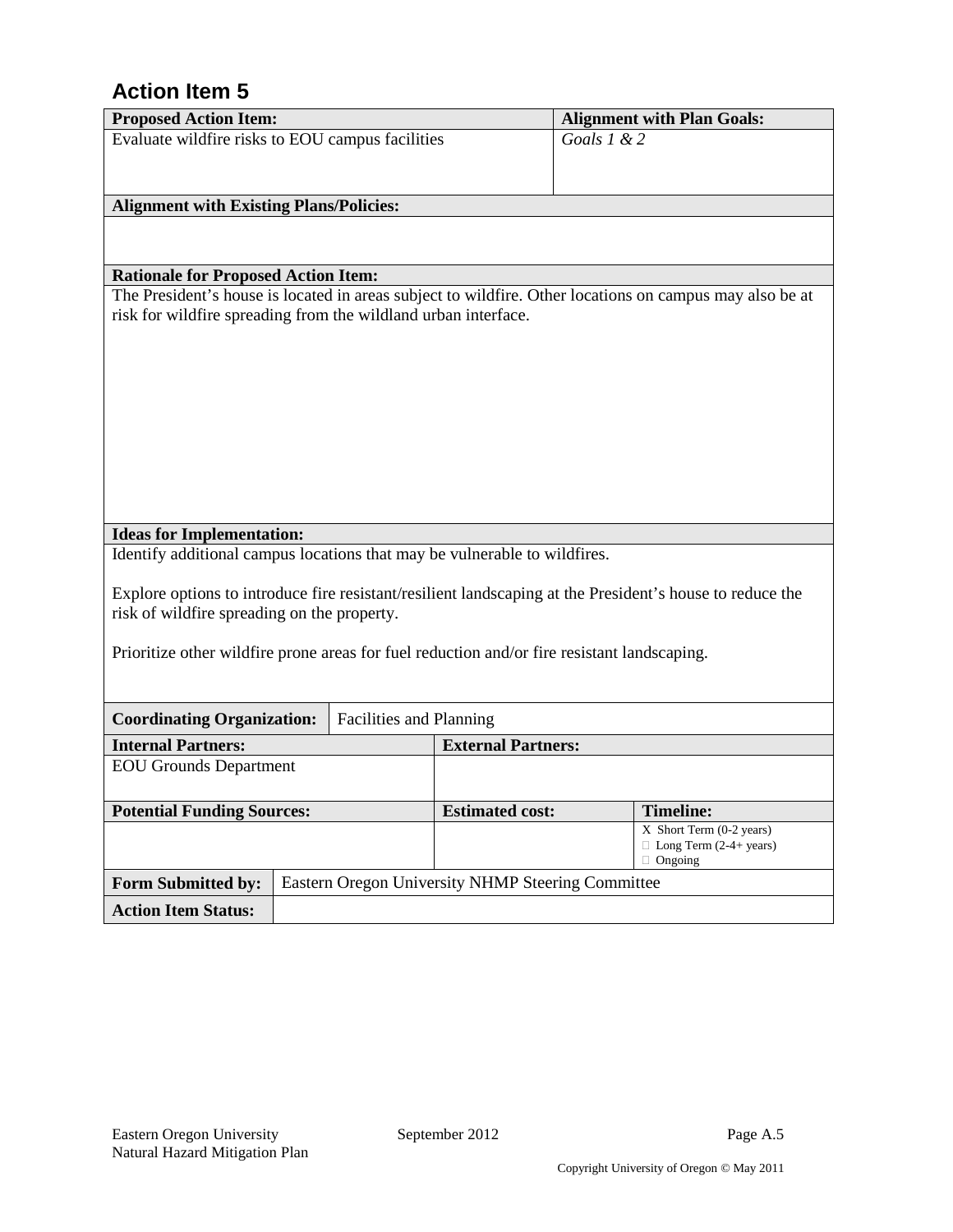| <b>Proposed Action Item:</b>                                                                       |                                                             |                         |                                                   |               | <b>Alignment with Plan Goals:</b>                                                                         |  |
|----------------------------------------------------------------------------------------------------|-------------------------------------------------------------|-------------------------|---------------------------------------------------|---------------|-----------------------------------------------------------------------------------------------------------|--|
| Maintain campus tree inventory                                                                     |                                                             |                         |                                                   | Goals $1 & 2$ |                                                                                                           |  |
|                                                                                                    |                                                             |                         |                                                   |               |                                                                                                           |  |
|                                                                                                    |                                                             |                         |                                                   |               |                                                                                                           |  |
| <b>Alignment with Existing Plans/Policies:</b>                                                     |                                                             |                         |                                                   |               |                                                                                                           |  |
| 2012 EOU Master Plan                                                                               |                                                             |                         |                                                   |               |                                                                                                           |  |
|                                                                                                    |                                                             |                         |                                                   |               |                                                                                                           |  |
| <b>Rationale for Proposed Action Item:</b>                                                         |                                                             |                         |                                                   |               |                                                                                                           |  |
|                                                                                                    |                                                             |                         |                                                   |               | Severe weather can result in damage to campus trees. In addition, large tree limbs can result in property |  |
| damage if trees are located in close proximity to campus buildings. EOU maintains a current tree   |                                                             |                         |                                                   |               |                                                                                                           |  |
| inventory and maintenance program. This program can help reduce risks posed by hazard trees on     |                                                             |                         |                                                   |               |                                                                                                           |  |
| campus by removing hazard trees and/or limbs.                                                      |                                                             |                         |                                                   |               |                                                                                                           |  |
|                                                                                                    |                                                             |                         |                                                   |               |                                                                                                           |  |
|                                                                                                    |                                                             |                         |                                                   |               |                                                                                                           |  |
|                                                                                                    |                                                             |                         |                                                   |               |                                                                                                           |  |
|                                                                                                    |                                                             |                         |                                                   |               |                                                                                                           |  |
|                                                                                                    |                                                             |                         |                                                   |               |                                                                                                           |  |
|                                                                                                    |                                                             |                         |                                                   |               |                                                                                                           |  |
|                                                                                                    |                                                             |                         |                                                   |               |                                                                                                           |  |
| <b>Ideas for Implementation:</b>                                                                   |                                                             |                         |                                                   |               |                                                                                                           |  |
| Maintain inventory program to keep data on campus trees up to date.                                |                                                             |                         |                                                   |               |                                                                                                           |  |
|                                                                                                    |                                                             |                         |                                                   |               |                                                                                                           |  |
| Ensure that annual tree maintenance is maintained to help reduce risk from hazard trees and limbs. |                                                             |                         |                                                   |               |                                                                                                           |  |
|                                                                                                    |                                                             |                         |                                                   |               |                                                                                                           |  |
|                                                                                                    |                                                             |                         |                                                   |               |                                                                                                           |  |
|                                                                                                    |                                                             |                         |                                                   |               |                                                                                                           |  |
|                                                                                                    |                                                             |                         |                                                   |               |                                                                                                           |  |
| <b>Coordinating Organization:</b>                                                                  |                                                             | Facilities and Planning |                                                   |               |                                                                                                           |  |
|                                                                                                    |                                                             |                         |                                                   |               |                                                                                                           |  |
| <b>Internal Partners:</b><br><b>EOU Grounds Department</b>                                         |                                                             |                         | <b>External Partners:</b>                         |               |                                                                                                           |  |
|                                                                                                    |                                                             |                         |                                                   |               |                                                                                                           |  |
|                                                                                                    | <b>Potential Funding Sources:</b><br><b>Estimated cost:</b> |                         |                                                   |               |                                                                                                           |  |
|                                                                                                    |                                                             |                         |                                                   |               | <b>Timeline:</b><br>$\Box$ Short Term (0-2 years)                                                         |  |
| $\Box$ Long Term (2-4+ years)                                                                      |                                                             |                         |                                                   |               |                                                                                                           |  |
|                                                                                                    | X Ongoing                                                   |                         |                                                   |               |                                                                                                           |  |
| <b>Form Submitted by:</b>                                                                          |                                                             |                         | Eastern Oregon University NHMP Steering Committee |               |                                                                                                           |  |
| <b>Action Item Status:</b>                                                                         |                                                             |                         |                                                   |               |                                                                                                           |  |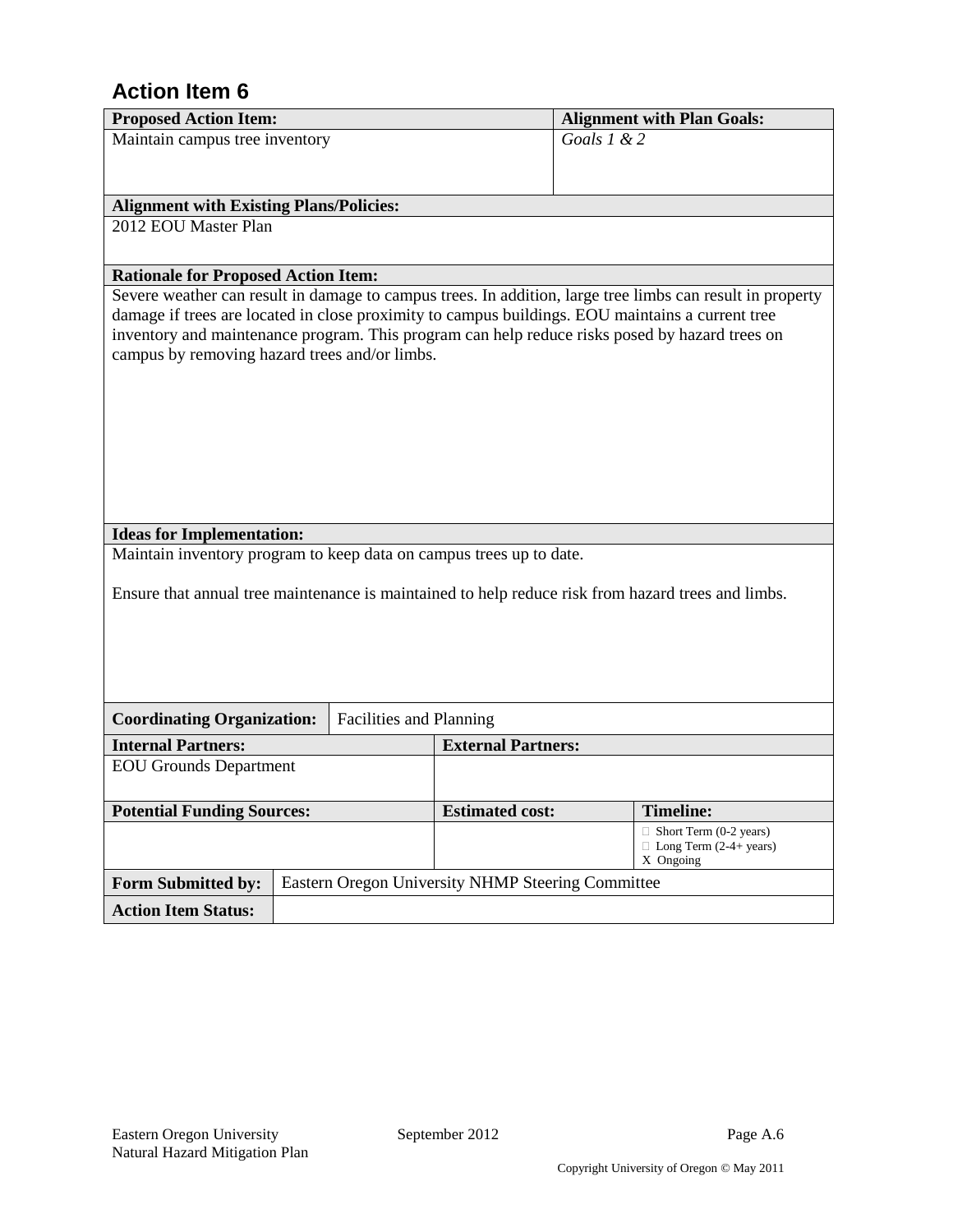| <b>Proposed Action Item:</b>                                                                    |  |                         |                                                   |                                            | <b>Alignment with Plan Goals:</b>                                                                 |
|-------------------------------------------------------------------------------------------------|--|-------------------------|---------------------------------------------------|--------------------------------------------|---------------------------------------------------------------------------------------------------|
| Explore opportunities to incorporate more drought resistant                                     |  |                         |                                                   | Goals $1 & 2$                              |                                                                                                   |
| landscaping on campus                                                                           |  |                         |                                                   |                                            |                                                                                                   |
|                                                                                                 |  |                         |                                                   |                                            |                                                                                                   |
| <b>Alignment with Existing Plans/Policies:</b>                                                  |  |                         |                                                   |                                            |                                                                                                   |
| 2012 EOU Master Plan                                                                            |  |                         |                                                   |                                            |                                                                                                   |
|                                                                                                 |  |                         |                                                   |                                            |                                                                                                   |
| <b>Rationale for Proposed Action Item:</b>                                                      |  |                         |                                                   |                                            |                                                                                                   |
| EOU's location in eastern Oregon makes it susceptible to drought. Adding more drought resistant |  |                         |                                                   |                                            |                                                                                                   |
|                                                                                                 |  |                         |                                                   |                                            | landscaping may assist EOU reduce its water consumption and help minimize drought related issues. |
|                                                                                                 |  |                         |                                                   |                                            |                                                                                                   |
|                                                                                                 |  |                         |                                                   |                                            |                                                                                                   |
|                                                                                                 |  |                         |                                                   |                                            |                                                                                                   |
|                                                                                                 |  |                         |                                                   |                                            |                                                                                                   |
|                                                                                                 |  |                         |                                                   |                                            |                                                                                                   |
|                                                                                                 |  |                         |                                                   |                                            |                                                                                                   |
|                                                                                                 |  |                         |                                                   |                                            |                                                                                                   |
|                                                                                                 |  |                         |                                                   |                                            |                                                                                                   |
|                                                                                                 |  |                         |                                                   |                                            |                                                                                                   |
|                                                                                                 |  |                         |                                                   |                                            |                                                                                                   |
| <b>Ideas for Implementation:</b>                                                                |  |                         |                                                   |                                            |                                                                                                   |
| When new landscaping projects are identified, evaluate the ability to include drought resistant |  |                         |                                                   |                                            |                                                                                                   |
| landscaping.                                                                                    |  |                         |                                                   |                                            |                                                                                                   |
|                                                                                                 |  |                         |                                                   |                                            |                                                                                                   |
| Add this as a goal/objective/policy in the appropriate campus plan or policy document.          |  |                         |                                                   |                                            |                                                                                                   |
|                                                                                                 |  |                         |                                                   |                                            |                                                                                                   |
|                                                                                                 |  |                         |                                                   |                                            |                                                                                                   |
|                                                                                                 |  |                         |                                                   |                                            |                                                                                                   |
|                                                                                                 |  |                         |                                                   |                                            |                                                                                                   |
| <b>Coordinating Organization:</b>                                                               |  | Facilities and Planning |                                                   |                                            |                                                                                                   |
| <b>Internal Partners:</b>                                                                       |  |                         | <b>External Partners:</b>                         |                                            |                                                                                                   |
| <b>EOU</b> Grounds Department                                                                   |  |                         |                                                   |                                            |                                                                                                   |
|                                                                                                 |  |                         |                                                   |                                            |                                                                                                   |
| <b>Potential Funding Sources:</b>                                                               |  |                         | <b>Estimated cost:</b>                            |                                            | <b>Timeline:</b>                                                                                  |
|                                                                                                 |  |                         |                                                   |                                            | $\Box$ Short Term (0-2 years)                                                                     |
|                                                                                                 |  |                         |                                                   | $\Box$ Long Term (2-4+ years)<br>X Ongoing |                                                                                                   |
| <b>Form Submitted by:</b>                                                                       |  |                         | Eastern Oregon University NHMP Steering Committee |                                            |                                                                                                   |
|                                                                                                 |  |                         |                                                   |                                            |                                                                                                   |
| <b>Action Item Status:</b>                                                                      |  |                         |                                                   |                                            |                                                                                                   |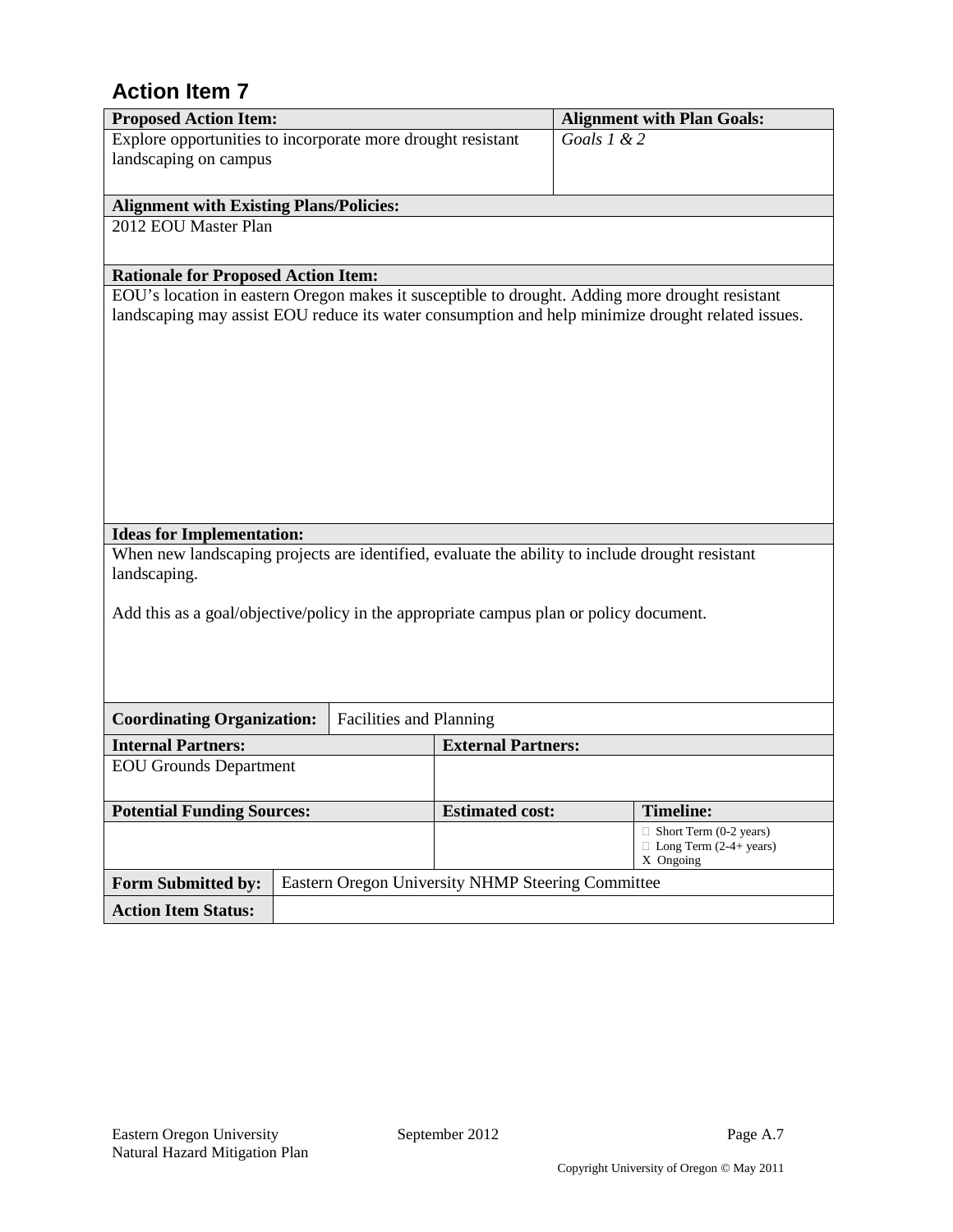| <b>Proposed Action Item:</b>                                                                                                                                                                            |  |                                |                                                   |               | <b>Alignment with Plan Goals:</b>                                                                 |
|---------------------------------------------------------------------------------------------------------------------------------------------------------------------------------------------------------|--|--------------------------------|---------------------------------------------------|---------------|---------------------------------------------------------------------------------------------------|
| Identify funding to conduct a detailed landslide risk                                                                                                                                                   |  |                                |                                                   | Goals $1 & 2$ |                                                                                                   |
| assessment.                                                                                                                                                                                             |  |                                |                                                   |               |                                                                                                   |
|                                                                                                                                                                                                         |  |                                |                                                   |               |                                                                                                   |
| <b>Alignment with Existing Plans/Policies:</b>                                                                                                                                                          |  |                                |                                                   |               |                                                                                                   |
|                                                                                                                                                                                                         |  |                                |                                                   |               |                                                                                                   |
|                                                                                                                                                                                                         |  |                                |                                                   |               |                                                                                                   |
| <b>Rationale for Proposed Action Item:</b>                                                                                                                                                              |  |                                |                                                   |               |                                                                                                   |
| The majority of the EOU campus is built on slight slopes and on fill resulting in the potential for<br>landslide activity. EOU has experienced landslide activity on campus. The Grand Staircase behind |  |                                |                                                   |               |                                                                                                   |
| Inlow Hall is currently closed due to ground movement.                                                                                                                                                  |  |                                |                                                   |               |                                                                                                   |
|                                                                                                                                                                                                         |  |                                |                                                   |               |                                                                                                   |
|                                                                                                                                                                                                         |  |                                |                                                   |               |                                                                                                   |
|                                                                                                                                                                                                         |  |                                |                                                   |               |                                                                                                   |
|                                                                                                                                                                                                         |  |                                |                                                   |               |                                                                                                   |
|                                                                                                                                                                                                         |  |                                |                                                   |               |                                                                                                   |
|                                                                                                                                                                                                         |  |                                |                                                   |               |                                                                                                   |
|                                                                                                                                                                                                         |  |                                |                                                   |               |                                                                                                   |
|                                                                                                                                                                                                         |  |                                |                                                   |               |                                                                                                   |
| <b>Ideas for Implementation:</b>                                                                                                                                                                        |  |                                |                                                   |               |                                                                                                   |
|                                                                                                                                                                                                         |  |                                |                                                   |               |                                                                                                   |
|                                                                                                                                                                                                         |  |                                |                                                   |               |                                                                                                   |
|                                                                                                                                                                                                         |  |                                |                                                   |               | Collaborate with County Emergency Management to allocate county funding for this risk assessment; |
|                                                                                                                                                                                                         |  |                                |                                                   |               |                                                                                                   |
| Collaborate with the City of La Grand to fund a DOGAMI study of landslide risk                                                                                                                          |  |                                |                                                   |               |                                                                                                   |
| Apply to the Oregon University System for funding to assess this risk on the EOU campus                                                                                                                 |  |                                |                                                   |               |                                                                                                   |
|                                                                                                                                                                                                         |  |                                |                                                   |               |                                                                                                   |
|                                                                                                                                                                                                         |  |                                |                                                   |               |                                                                                                   |
| <b>Coordinating Organization:</b>                                                                                                                                                                       |  | <b>Facilities and Planning</b> |                                                   |               |                                                                                                   |
| <b>Internal Partners:</b>                                                                                                                                                                               |  |                                | <b>External Partners:</b>                         |               |                                                                                                   |
|                                                                                                                                                                                                         |  |                                | City, County, State OEM, DOGAMI                   |               |                                                                                                   |
|                                                                                                                                                                                                         |  |                                |                                                   |               |                                                                                                   |
| <b>Potential Funding Sources:</b>                                                                                                                                                                       |  |                                | <b>Estimated cost:</b>                            |               | <b>Timeline:</b>                                                                                  |
|                                                                                                                                                                                                         |  |                                |                                                   |               | X Short Term (0-2 years)                                                                          |
| $\Box$ Long Term (2-4+ years)                                                                                                                                                                           |  |                                |                                                   |               | $\Box$ Ongoing                                                                                    |
| <b>Form Submitted by:</b>                                                                                                                                                                               |  |                                | Eastern Oregon University NHMP Steering Committee |               |                                                                                                   |
|                                                                                                                                                                                                         |  |                                |                                                   |               |                                                                                                   |
| <b>Action Item Status:</b>                                                                                                                                                                              |  |                                |                                                   |               |                                                                                                   |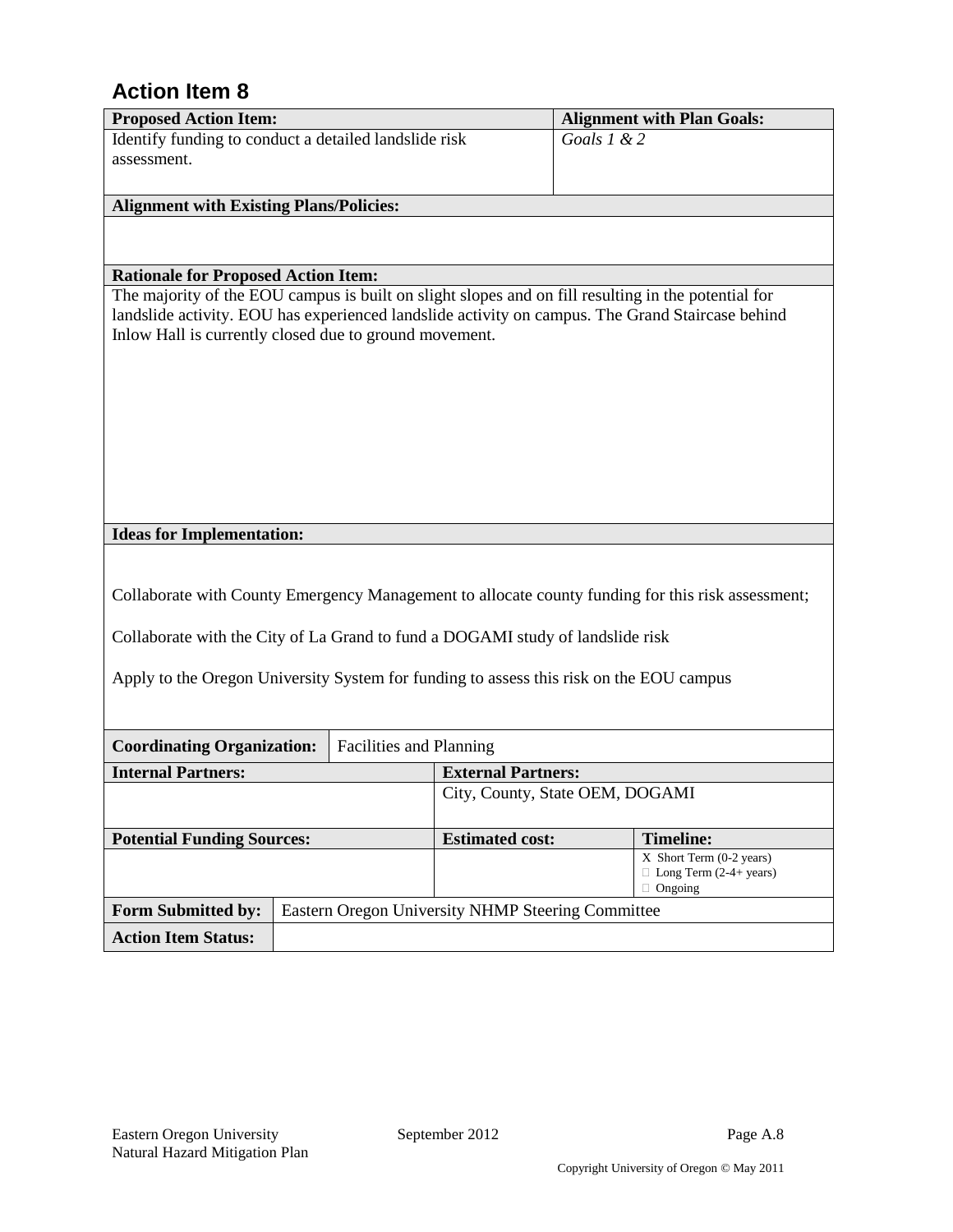| <b>Proposed Action Item:</b>                                                          |  |                             |                                                   | <b>Alignment with Plan Goals:</b>                                                                    |  |
|---------------------------------------------------------------------------------------|--|-----------------------------|---------------------------------------------------|------------------------------------------------------------------------------------------------------|--|
| Develop public awareness information campaigns for                                    |  |                             |                                                   | Goal 3                                                                                               |  |
| incoming and current students, focusing on pertinent                                  |  |                             |                                                   |                                                                                                      |  |
| information regarding natural hazards, the campus and what                            |  |                             |                                                   |                                                                                                      |  |
| students can to do to reduce their own risk.                                          |  |                             |                                                   |                                                                                                      |  |
| <b>Alignment with Existing Plans/Policies:</b>                                        |  |                             |                                                   |                                                                                                      |  |
|                                                                                       |  |                             |                                                   |                                                                                                      |  |
|                                                                                       |  |                             |                                                   |                                                                                                      |  |
| <b>Rationale for Proposed Action Item:</b>                                            |  |                             |                                                   | Ensuring that the 2,000 plus students enrolled at Eastern Oregon University La Grande campus have    |  |
|                                                                                       |  |                             |                                                   | adequate information regarding the natural hazards that could impact the campus and what they can do |  |
| to reduce their own risk is an important step towards a safer university.             |  |                             |                                                   |                                                                                                      |  |
|                                                                                       |  |                             |                                                   |                                                                                                      |  |
|                                                                                       |  |                             |                                                   |                                                                                                      |  |
|                                                                                       |  |                             |                                                   |                                                                                                      |  |
|                                                                                       |  |                             |                                                   |                                                                                                      |  |
|                                                                                       |  |                             |                                                   |                                                                                                      |  |
|                                                                                       |  |                             |                                                   |                                                                                                      |  |
|                                                                                       |  |                             |                                                   |                                                                                                      |  |
| <b>Ideas for Implementation:</b>                                                      |  |                             |                                                   |                                                                                                      |  |
|                                                                                       |  |                             |                                                   | Distribute information during orientation/Mountie Week of Welcome to new students. Create mobile     |  |
| phone apps.                                                                           |  |                             |                                                   |                                                                                                      |  |
| Ask Resident Assistants to have one hall meeting a year that addresses hazard topics. |  |                             |                                                   |                                                                                                      |  |
|                                                                                       |  |                             |                                                   |                                                                                                      |  |
| Have an annual Safety Day.                                                            |  |                             |                                                   |                                                                                                      |  |
|                                                                                       |  |                             |                                                   |                                                                                                      |  |
|                                                                                       |  |                             |                                                   | Draft sample directions for common non-structural mitigation practices that can be accessed by EOU   |  |
| staff, faculty or students.                                                           |  |                             |                                                   |                                                                                                      |  |
|                                                                                       |  |                             |                                                   |                                                                                                      |  |
|                                                                                       |  |                             |                                                   | Require all syllabi to contain basic emergency-response and emergency-communications information.    |  |
|                                                                                       |  |                             |                                                   |                                                                                                      |  |
| Encourage students to build or buy their own emergency kits.                          |  |                             |                                                   |                                                                                                      |  |
|                                                                                       |  |                             |                                                   |                                                                                                      |  |
| <b>Coordinating Organization:</b>                                                     |  | <b>EOU Safety Committee</b> |                                                   |                                                                                                      |  |
| <b>Internal Partners:</b>                                                             |  |                             | <b>External Partners:</b>                         |                                                                                                      |  |
| VP for Advancement; VP for Student Affairs                                            |  |                             |                                                   |                                                                                                      |  |
|                                                                                       |  |                             |                                                   |                                                                                                      |  |
| <b>Potential Funding Sources:</b>                                                     |  |                             | <b>Estimated cost:</b>                            | <b>Timeline:</b>                                                                                     |  |
|                                                                                       |  |                             |                                                   | $\Box$ Short Term (0-2 years)<br>$\Box$ Long Term (2-4+ years)                                       |  |
|                                                                                       |  |                             |                                                   | X Ongoing                                                                                            |  |
| <b>Form Submitted by:</b>                                                             |  |                             | Eastern Oregon University NHMP Steering Committee |                                                                                                      |  |
| <b>Action Item Status:</b>                                                            |  |                             |                                                   |                                                                                                      |  |
|                                                                                       |  |                             |                                                   |                                                                                                      |  |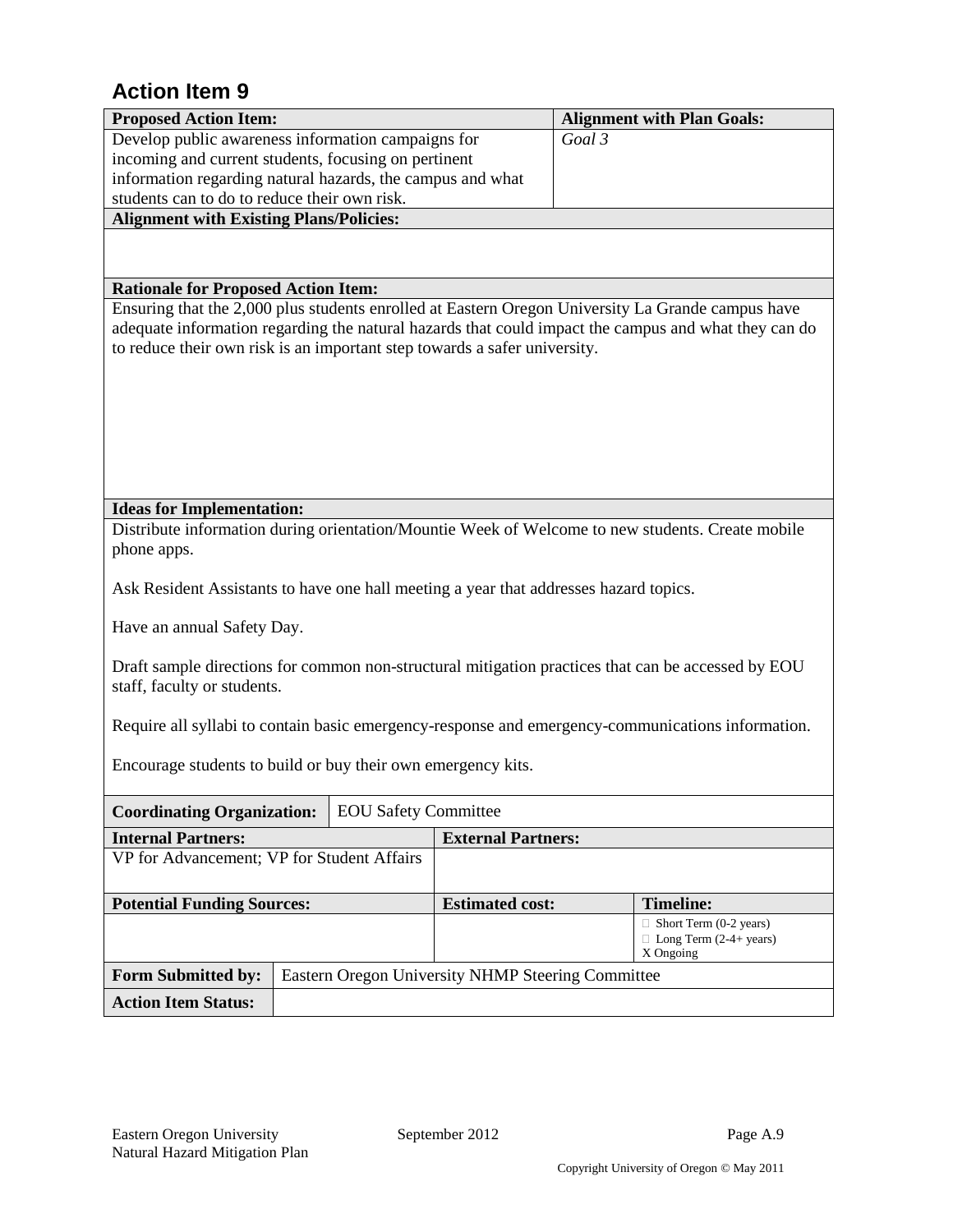| <b>Proposed Action Item:</b>                                                                                                                                                                                                                          |  |                             |                                                   |                                                                             | <b>Alignment with Plan Goals:</b>                                                                  |
|-------------------------------------------------------------------------------------------------------------------------------------------------------------------------------------------------------------------------------------------------------|--|-----------------------------|---------------------------------------------------|-----------------------------------------------------------------------------|----------------------------------------------------------------------------------------------------|
| Develop outreach strategies for educating faculty and staff                                                                                                                                                                                           |  |                             |                                                   | Goal 3                                                                      |                                                                                                    |
| about ways they can reduce risk to personal spaces and                                                                                                                                                                                                |  |                             |                                                   |                                                                             |                                                                                                    |
| intellectual property (i.e., non-structural mitigation practices                                                                                                                                                                                      |  |                             |                                                   |                                                                             |                                                                                                    |
| for offices, data back-up practices).                                                                                                                                                                                                                 |  |                             |                                                   |                                                                             |                                                                                                    |
| <b>Alignment with Existing Plans/Policies:</b>                                                                                                                                                                                                        |  |                             |                                                   |                                                                             |                                                                                                    |
|                                                                                                                                                                                                                                                       |  |                             |                                                   |                                                                             |                                                                                                    |
| <b>Rationale for Proposed Action Item:</b>                                                                                                                                                                                                            |  |                             |                                                   |                                                                             |                                                                                                    |
| Ensuring the staff and faculty of Eastern Oregon University have adequate information regarding the<br>natural hazards that could impact the campus and what they can do to reduce their own risk is an<br>important step towards a safer university. |  |                             |                                                   |                                                                             |                                                                                                    |
| <b>Ideas for Implementation:</b><br>staff, faculty or students.<br>Have an annual Safety Day                                                                                                                                                          |  |                             |                                                   |                                                                             | Draft sample directions for common non-structural mitigation practices that can be accessed by EOU |
| Develop a data back-up policy for staff and faculty.                                                                                                                                                                                                  |  |                             |                                                   |                                                                             |                                                                                                    |
| Encourage faculty/staff to build or buy their own emergency kits for the office and for home.                                                                                                                                                         |  |                             |                                                   |                                                                             |                                                                                                    |
| <b>Coordinating Organization:</b>                                                                                                                                                                                                                     |  | <b>EOU Safety Committee</b> |                                                   |                                                                             |                                                                                                    |
| <b>Internal Partners:</b>                                                                                                                                                                                                                             |  |                             | <b>External Partners:</b>                         |                                                                             |                                                                                                    |
| Human Resources; VP for Advancement;<br>Facilities and Planning                                                                                                                                                                                       |  |                             |                                                   |                                                                             |                                                                                                    |
| <b>Potential Funding Sources:</b>                                                                                                                                                                                                                     |  |                             | <b>Estimated cost:</b>                            |                                                                             | <b>Timeline:</b>                                                                                   |
|                                                                                                                                                                                                                                                       |  |                             |                                                   | $\Box$ Short Term (0-2 years)<br>$\Box$ Long Term (2-4+ years)<br>X Ongoing |                                                                                                    |
| <b>Form Submitted by:</b>                                                                                                                                                                                                                             |  |                             | Eastern Oregon University NHMP Steering Committee |                                                                             |                                                                                                    |
| <b>Action Item Status:</b>                                                                                                                                                                                                                            |  |                             |                                                   |                                                                             |                                                                                                    |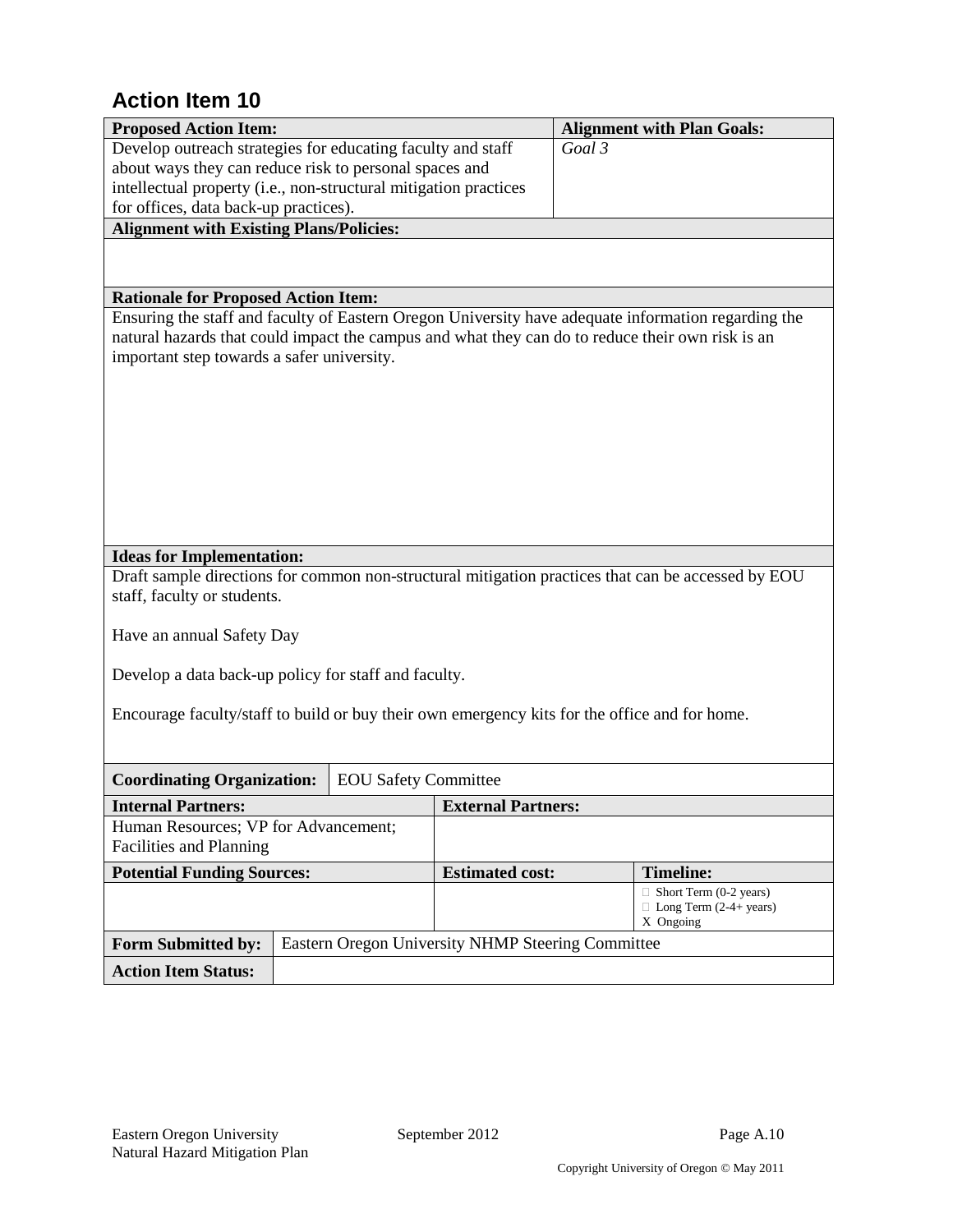| <b>Proposed Action Item:</b>                        |                                                   |                           | <b>Alignment with Plan Goals:</b>                                                                       |  |  |
|-----------------------------------------------------|---------------------------------------------------|---------------------------|---------------------------------------------------------------------------------------------------------|--|--|
| Strengthen campus preparedness and response through |                                                   |                           | Goal 4                                                                                                  |  |  |
| partnerships with local first responders            |                                                   |                           |                                                                                                         |  |  |
|                                                     |                                                   |                           |                                                                                                         |  |  |
| <b>Alignment with Existing Plans/Policies:</b>      |                                                   |                           |                                                                                                         |  |  |
|                                                     |                                                   |                           |                                                                                                         |  |  |
|                                                     |                                                   |                           |                                                                                                         |  |  |
| <b>Rationale for Proposed Action Item:</b>          |                                                   |                           |                                                                                                         |  |  |
|                                                     |                                                   |                           | Like most campuses, EOU relies on local first responders to provide most basic emergency response       |  |  |
|                                                     |                                                   |                           | functions on campus. Developing and maintaining relationships with those agencies before a disaster is  |  |  |
| very important.                                     |                                                   |                           |                                                                                                         |  |  |
|                                                     |                                                   |                           |                                                                                                         |  |  |
|                                                     |                                                   |                           |                                                                                                         |  |  |
|                                                     |                                                   |                           |                                                                                                         |  |  |
|                                                     |                                                   |                           |                                                                                                         |  |  |
|                                                     |                                                   |                           |                                                                                                         |  |  |
|                                                     |                                                   |                           |                                                                                                         |  |  |
|                                                     |                                                   |                           |                                                                                                         |  |  |
|                                                     |                                                   |                           |                                                                                                         |  |  |
| <b>Ideas for Implementation:</b>                    |                                                   |                           |                                                                                                         |  |  |
|                                                     |                                                   |                           | Schedule annual campus tours with local first responders to share information about capabilities and    |  |  |
| limitations on both sides.                          |                                                   |                           |                                                                                                         |  |  |
|                                                     |                                                   |                           |                                                                                                         |  |  |
|                                                     |                                                   |                           | Identify the need for mutual aid agreements with local first responders and develop those as necessary. |  |  |
|                                                     |                                                   |                           |                                                                                                         |  |  |
|                                                     |                                                   |                           |                                                                                                         |  |  |
|                                                     |                                                   |                           |                                                                                                         |  |  |
| <b>Coordinating Organization:</b>                   | Facilities and Planning                           |                           |                                                                                                         |  |  |
|                                                     |                                                   |                           |                                                                                                         |  |  |
| <b>Internal Partners:</b>                           |                                                   | <b>External Partners:</b> |                                                                                                         |  |  |
|                                                     |                                                   |                           |                                                                                                         |  |  |
|                                                     |                                                   |                           |                                                                                                         |  |  |
| <b>Potential Funding Sources:</b>                   |                                                   | <b>Estimated cost:</b>    | <b>Timeline:</b>                                                                                        |  |  |
|                                                     |                                                   |                           | $\Box$ Short Term (0-2 years)<br>$\Box$ Long Term (2-4+ years)                                          |  |  |
| X Ongoing                                           |                                                   |                           |                                                                                                         |  |  |
| <b>Form Submitted by:</b>                           | Eastern Oregon University NHMP Steering Committee |                           |                                                                                                         |  |  |
| <b>Action Item Status:</b>                          |                                                   |                           |                                                                                                         |  |  |
|                                                     |                                                   |                           |                                                                                                         |  |  |